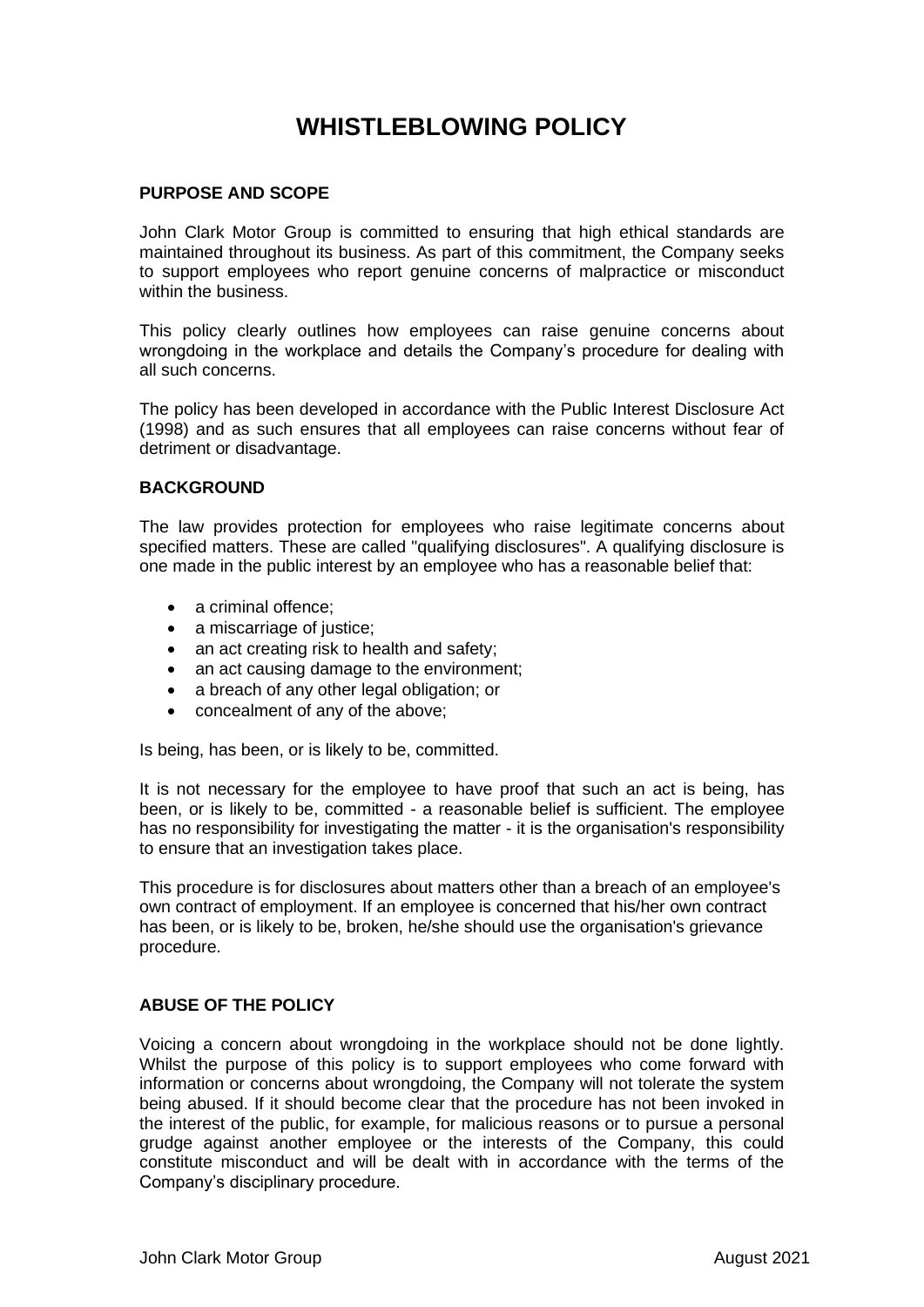In the event that the employee believes that they are being subjected to a detriment by another employee as a result of the decision to submit a concern, the employee must inform the person dealing with the concern or investigation immediately. Appropriate action will be taken to protect the employee from any reprisals.

## **EMPLOYEE PROCEDURE FOR DISCLOSING INFORMATION**

Employees are encouraged to use the Company procedure set out below to raise any concerns about wrongdoing in the workplace.

#### **Company Procedure:**

Information may be disclosed or concerns may be raised either verbally or in writing to your Line Manager:

- 1) Employees who wish to raise a concern in writing must complete a Disclosure of Information Form and submit it to their Line Manager.
- 2) If the employee does not wish to raise a concern in writing, the employee may organise a meeting with their Line Manager, in order to inform him/her of the concern.
- 3) The Company recognises that some employees may not feel comfortable discussing their concerns with their Line Manager, particularly if it is the Line Manager who the employee suspects of wrongdoing. In these circumstances, the employee should contact their General Manager.
- 4) When the Line Manager receives the report of alleged wrongdoing, an assessment will be made of the form of action that should be taken. Some concerns or allegations may be resolved without the need for investigation; however others may require full investigation.
- 5) Under normal circumstances, the employee should expect to hear from their Line Manager within 10 working days of raising the concern. However, if the concern raised is of a serious nature, the Line Manager may refer the complaint to the employee's General Manager. This process may take some time, and the above deadline may not be achieved. In these circumstances the employee will be kept informed of the situation and notified when a proposed course of action has been determined.
- 6) Once a decision has been made on the proposed course of action, the Line Manager will complete a Proposed Course of Action Form. The individual will then be asked to sign the form to confirm that they consider the specified action to be appropriate.
- 7) If the proposed course of action is deemed to be inappropriate by the individual, does not occur in the time period proposed, or is unsuccessful, then the Public Interest Disclosure Act (1998) allows the employee to contact a prescribed external body. A full list of prescribed external bodies can be obtained from your Line Manager.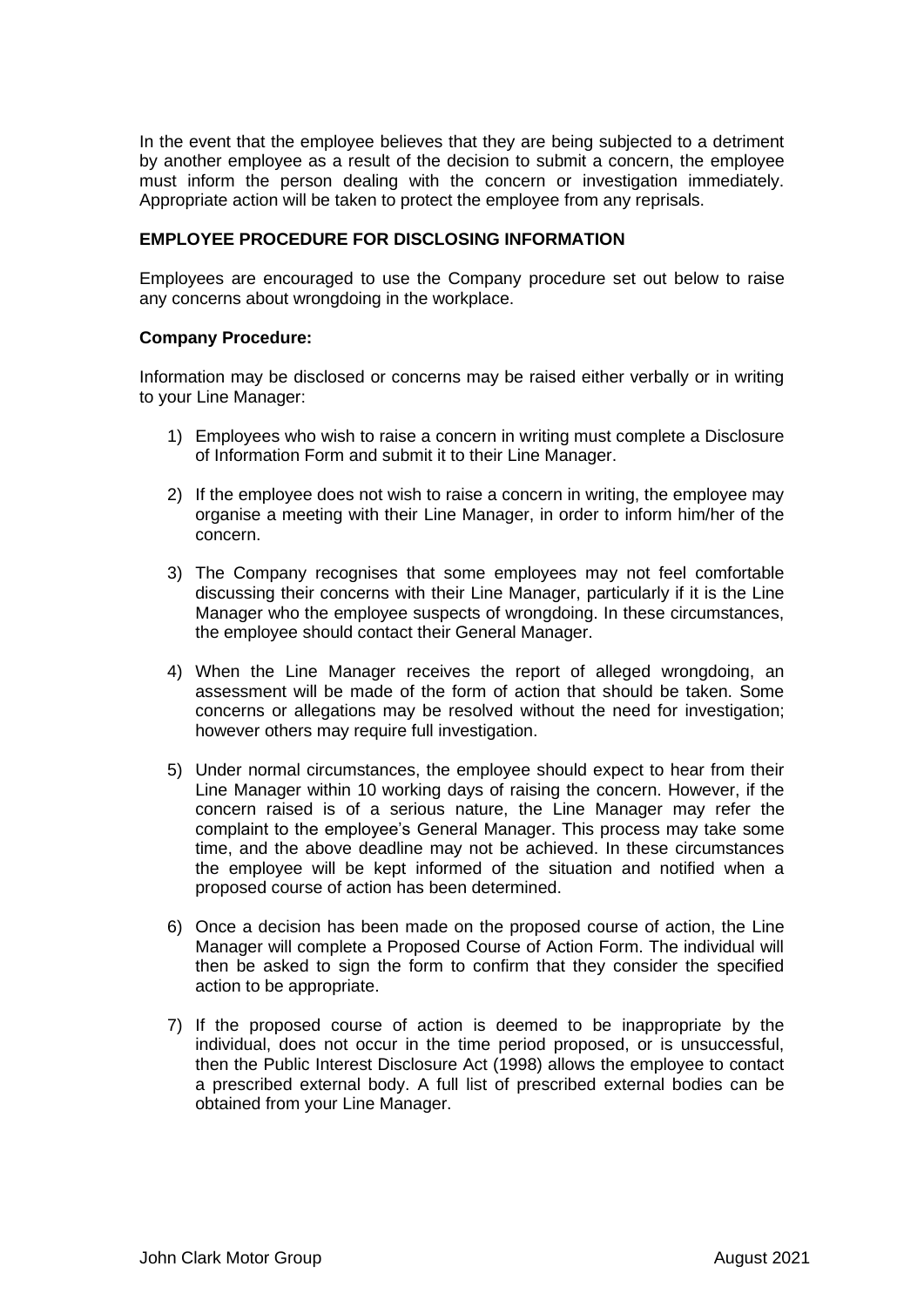## **DISCLOSURE OF INFORMATION FORM**

It is the responsibility of the employee to complete this form and submit it to their Line Manager.

| <b>EMPLOYEE'S NAME:</b>           |  |
|-----------------------------------|--|
| <b>DATE CONCERN IS SUBMITTED:</b> |  |

| <b>DEFINITION OF THE CONCERN</b> |  |  |  |
|----------------------------------|--|--|--|
|                                  |  |  |  |
|                                  |  |  |  |
|                                  |  |  |  |
|                                  |  |  |  |
|                                  |  |  |  |
|                                  |  |  |  |
|                                  |  |  |  |
|                                  |  |  |  |
|                                  |  |  |  |
|                                  |  |  |  |
|                                  |  |  |  |
|                                  |  |  |  |
|                                  |  |  |  |
|                                  |  |  |  |
|                                  |  |  |  |
|                                  |  |  |  |
|                                  |  |  |  |
|                                  |  |  |  |
|                                  |  |  |  |
|                                  |  |  |  |
|                                  |  |  |  |
|                                  |  |  |  |
|                                  |  |  |  |
|                                  |  |  |  |
|                                  |  |  |  |

I believe that the above information is correct to the best of my knowledge. I understand that all information relating to the concern is confidential, and should not be discussed with anyone other than those who are involved in the investigation. I understand it could be considered a breach of confidentiality if I do raise the concern externally, and therefore before I do this I should verify this with my Line Manager. Finally, I understand that if I raise a concern externally, there are prescribed bodies to whom I should raise the concern.

| <b>EMPLOYEE'S SIGNATURE:</b> | <b>DATE:</b> |
|------------------------------|--------------|
|                              |              |
| <b>Print:</b>                |              |